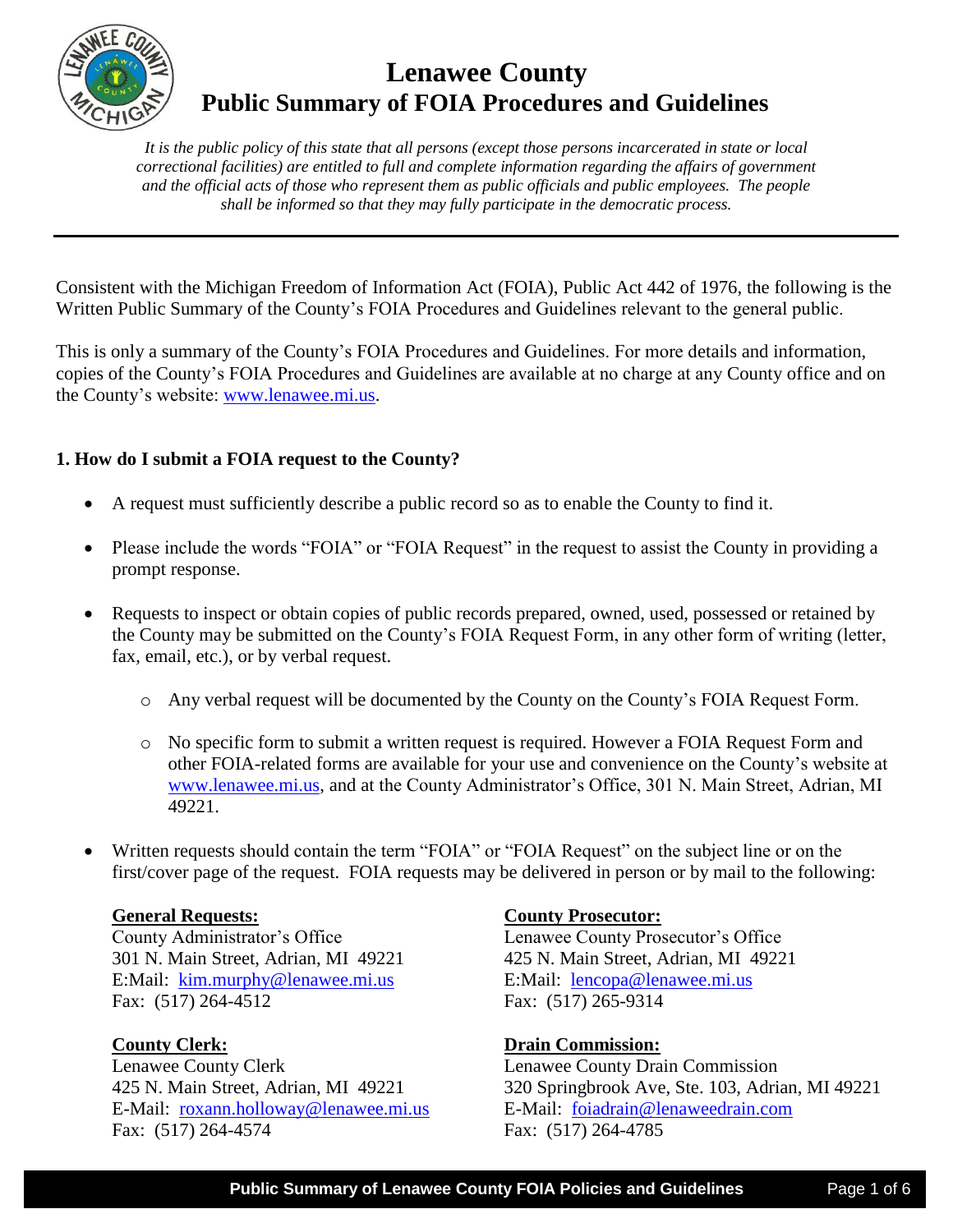Lenawee County Sheriff's Office Lenawee County Medical Examiner Fax: (517) 265-2284 Fax: (517) 266-2547

**Health Department: Environmental Health Department:** E-Mail: [lenaweehd@lenawee.mi.us](mailto:lenaweehd@lenawee.mi.us) E-Mail: [ehdesk@lenawee.mi.us](mailto:ehdesk@lenawee.mi.us) Fax: (517) 264-0790 Fax: (517) 264-0790

### **Equalization Department:**

Lenawee County Equalization Department 301 N. Main Street, Adrian, MI 49221 E:Mail: [shelly.delong@lenawee.mi.us](mailto:shelly.delong@lenawee.mi.us) Fax: (517) 264-4529

# **Sheriff's Office:**<br> **Medical Examiner:**

450 N. Winter Street, Adrian, MI 49221 320 Springbrook Ave, Ste. 103, Adrian, MI 49221 E-Mail: [jeff.ewald@lenawee.mi.us](mailto:jeff.ewald@lenawee.mi.us) E-Mail: [Medical.examiner@lenawee.mi.us](mailto:Medical.examiner@lenawee.mi.us)

Lenawee County Environmental Health Dept. 1040 S. Winter St. Ste 2328 Adrian, MI 49221 1040 S. Winter St. Ste 2328, Adrian, MI 49221

### **2. What kind of response can I expect to my request?**

- Within 5 business days after receiving a FOIA request the County will issue a response. If a request is received by fax or email, the request is deemed to have been received on the following business day. The County will respond to your request in one of the following ways:
	- o Grant the request,
	- o Issue a written notice denying the request,
	- o Grant the request in part and issue a written notice denying in part the request,
	- o Issue a notice indicating that due to the nature of the request the County needs an additional 10 business days to respond, or
	- o Issue a written notice indicating that the public record requested is available at no charge on the County's website
- If the request is granted, or granted in part, the County will ask that payment be made for the allowable fees associated with responding to the request before the public record is made available.
- If the cost of processing the request is expected to exceed \$50, or if you have not paid for a previously granted request, the County will require a deposit before processing the request.

#### **3. What are the County's deposit requirements?**

- If the County has made a good faith calculation that the total fee for processing the request will exceed \$50.00, the County will require that you provide a deposit in the amount of 50% of the total estimated fee. When the County requests the deposit, it will provide you a non-binding best efforts estimate of how long it will take to process the request after you have paid your deposit.
- If the County receives a request from a person who has not paid the County for copies of public records made in fulfillment of a previously granted written request, the County will require a deposit of 100% of the estimated processing fee before it begins to search for the public record for any subsequent written request when **all** of the following conditions exist: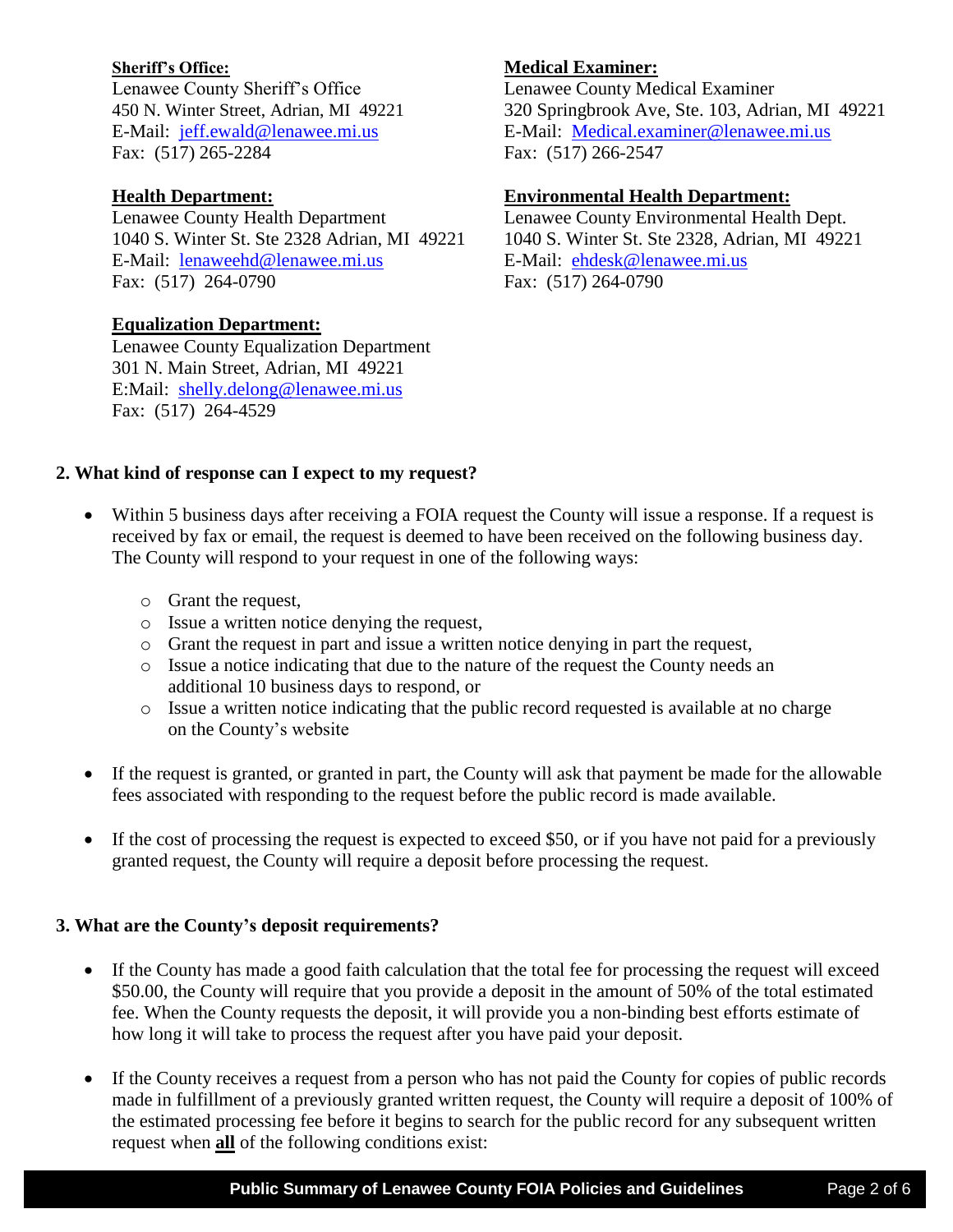- $\circ$  The final fee for the prior written request is not more than 105% of the estimated fee;
- $\circ$  The public records made available contained the information sought in the prior written request and remain in the County's possession;
- o The public records were made available to the individual, subject to payment, within the best effort time frame estimated by the County to provide the records;
- o Ninety (90) days have passed since the County notified the individual in writing that the public records were available for pickup or mailing;
- o The individual is unable to show proof of prior payment to the County; and
- o The County has calculated an estimated detailed itemization that is the basis for the current written request's increased fee deposit.
- The County will not require the 100% estimated fee deposit if any of the following apply:
	- $\circ$  The person making the request is able to show proof of prior payment in full to the County;
	- o The County is subsequently paid in full for all applicable prior written requests; or
	- o Three hundred sixty five (365) days have passed since the person made the request for which full payment was not remitted to the County.

### **4. How does the County calculate FOIA processing fees?**

The Michigan FOIA statute permits the County to charge for the following costs associated with processing a request:

- Labor costs associated with copying or duplication, which includes making paper copies, making digital copies, or transferring digital public records to non-paper physical media or through the Internet.
- Labor costs associated with searching for, locating and examining a requested public record, when failure to charge a fee will result in unreasonably high costs to the County.
- Labor costs associated with a review of a record to separate and delete information exempt from disclosure, when failure to charge a fee will result in unreasonably high costs to the County.
- The cost of copying or duplication, not including labor, of paper copies of public records. This may include the cost for copies of records already on the County's website if you ask for the County to make copies.
- The cost of computer discs, computer tapes or other digital or similar media when the requester asks for records in non-paper physical media. This may include the cost for copies of records already on the County's website if you ask for the County to make copies.
- The cost to mail or send a public record to a requestor.

#### **Labor Costs**

• All labor costs will be estimated and charged in 15-minute increments, with all partial time increments rounded down. If the time involved is less than 15 minutes, there will be no charge.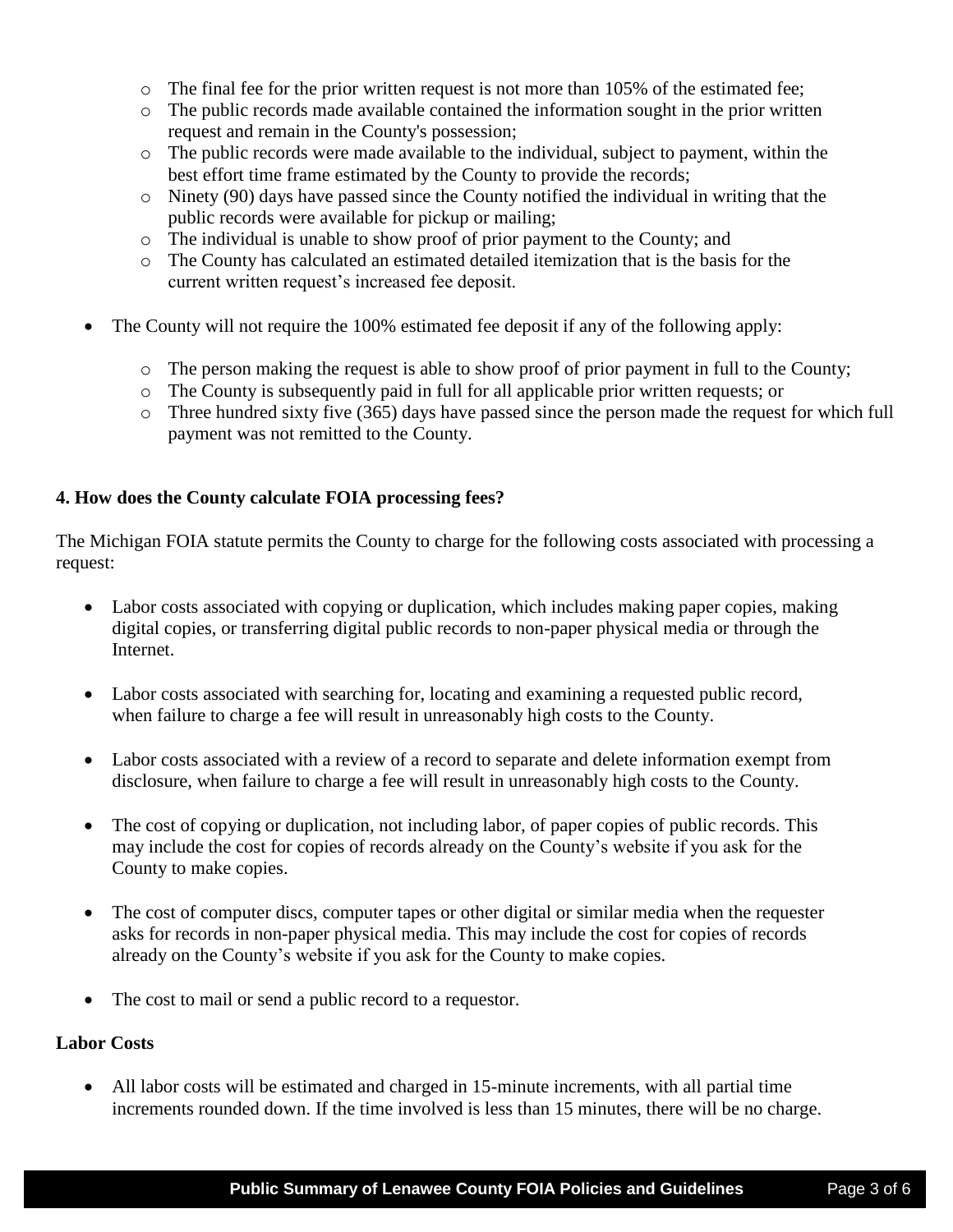- Labor costs will be charged at the hourly wage of the lowest-paid County employee capable of doing the work in the specific fee category, regardless of who actually performs work.
- Labor costs will also include a charge to cover or partially cover the cost of fringe benefits. County may add up to 50% to the applicable labor charge amount to cover or partially cover the cost of fringe benefits, but in no case may it exceed the actual cost of fringe benefits.
- Overtime wages will not be included in labor costs unless agreed to by the requestor; overtime costs will not be used to calculate the fringe benefit cost.
- Contracted labor costs will be charged at the hourly rate of \$48.90 (6 times the state minimum hourly wage)

A labor cost will not be charged for the search, examination, review and the deletion and separation of exempt from nonexempt information unless failure to charge a fee would result in unreasonably high costs to the County. Costs are unreasonably high when they are excessive and beyond the normal or usual amount for those services compared to the County's usual FOIA requests, because of the nature of the request in the particular instance. The County must specifically identify the nature of the unreasonably high costs in writing.

### **Copying and Duplication**

The County must use the most economical method for making copies of public records, including using double-sided printing, if cost-saving and available.

### *Non-paper Copies on Physical Media*

- The cost for records provided on non-paper physical media, such as computer discs, computer tapes or other digital or similar media will be at the actual and most reasonably economical cost for the non-paper media.
- This cost will be charged only if the County has the technological capability necessary to provide the public record in the requested non-paper physical media format.

# *Paper Copies*

- Paper copies of public records made on standard letter  $(8 \frac{1}{2} \times 11)$  or legal  $(8 \frac{1}{2} \times 14)$  sized paper will not exceed \$.10 per sheet of paper.
- Copies for non-standard sized sheets will paper will reflect the actual cost of reproduction.

#### **Mailing Costs**

- The cost to mail public records will use a reasonably economical and justified means.
- The County may charge for the least expensive form of postal delivery confirmation.
- No cost will be made for expedited shipping or insurance unless you request it.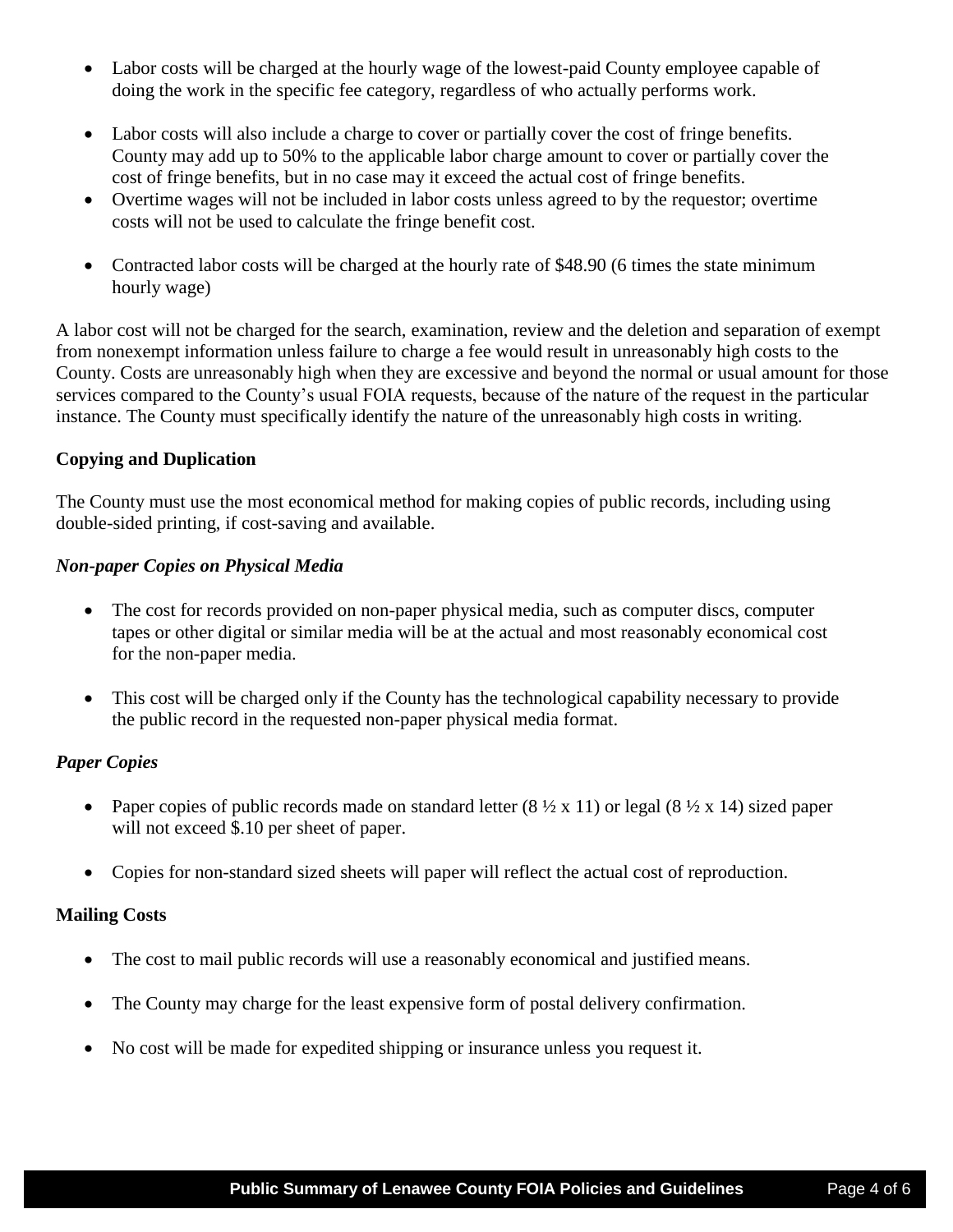# **Waiver of Fees**

The cost of the search for and copying of a public record may be waived or reduced if in the sole judgment of the FOIA Coordinator a waiver or reduced fee is in the public interest because it can be considered as primarily benefitting the general public. The County Board of Commissioners may identify specific records or types of records it deems should be made available for no charge or at a reduced cost.

# **5. How do I qualify for an indigence discount on the fee?**

The County will discount the first \$20.00 of fees for a request if you submit an affidavit stating that you are:

- Indigent and receiving specific public assistance; or
- If not receiving public assistance, stating facts demonstrating an inability to pay because of indigence.

You are **not** eligible to receive the \$20.00 discount if you:

- Have previously received discounted copies of public records from the County twice during the calendar year; or
- Are requesting information on behalf of other persons who are offering or providing payment to you to make the request.

An affidavit is sworn statement. For your convenience, the County has provided an Affidavit of Indigence for the waiver of FOIA fees on the back of the County FOIA Request Form, which is available on the County's website: [www.lenawee.mi.us.](http://www.lenawee.mi.us/)

# **6. May a nonprofit organization receive a discount on the fee?**

A nonprofit organization advocating for developmentally disabled or mentally ill individuals that is formally designated by the state to carry out activities under subtitle C of the federal developmental disabilities assistance and bill of rights act of 2000, Public Law 106-402, and the protection and advocacy for individuals with mental illness act, Public Law 99-319, may receive a \$20.00 discount if the request meets all of the following requirements in the Act:

- o Is made directly on behalf of the organization or its clients.
- o Is made for a reason wholly consistent with the mission and provisions of those laws under section 931 of the mental health code, 1974 PA 258, MCL 330.1931.
- o Is accompanied by documentation of its designation by the state, if requested by the public body.

# **7. How may I challenge the denial of a public record or an excessive fee?**

#### **Appeal of a Denial of a Public Record**

If you believe that all or a portion of a public record has not been disclosed or has been improperly exempted from disclosure, you may appeal to the County Board of Commissioners by filing a written appeal of the denial with the office of the County Administrator.